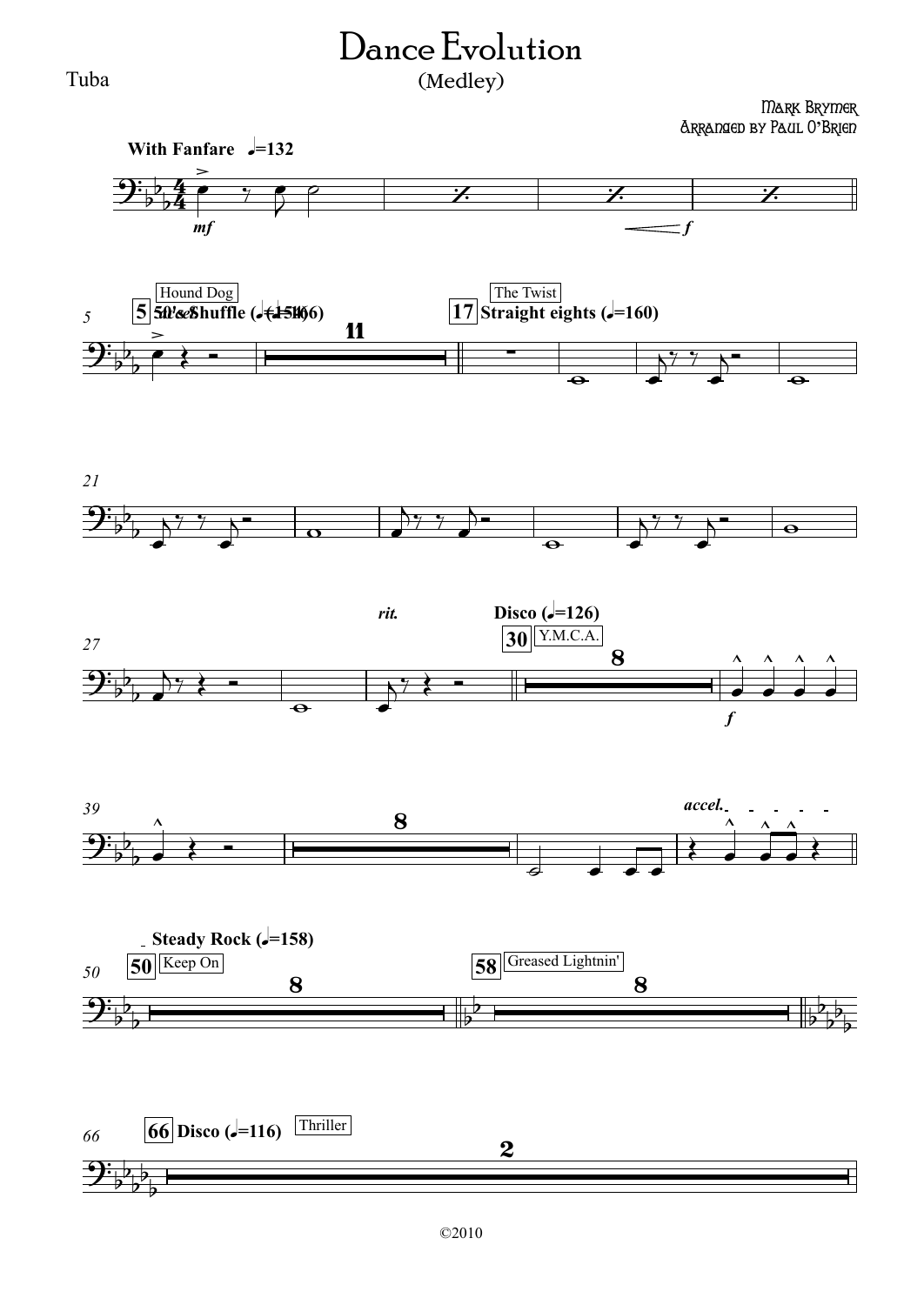2 Tuba